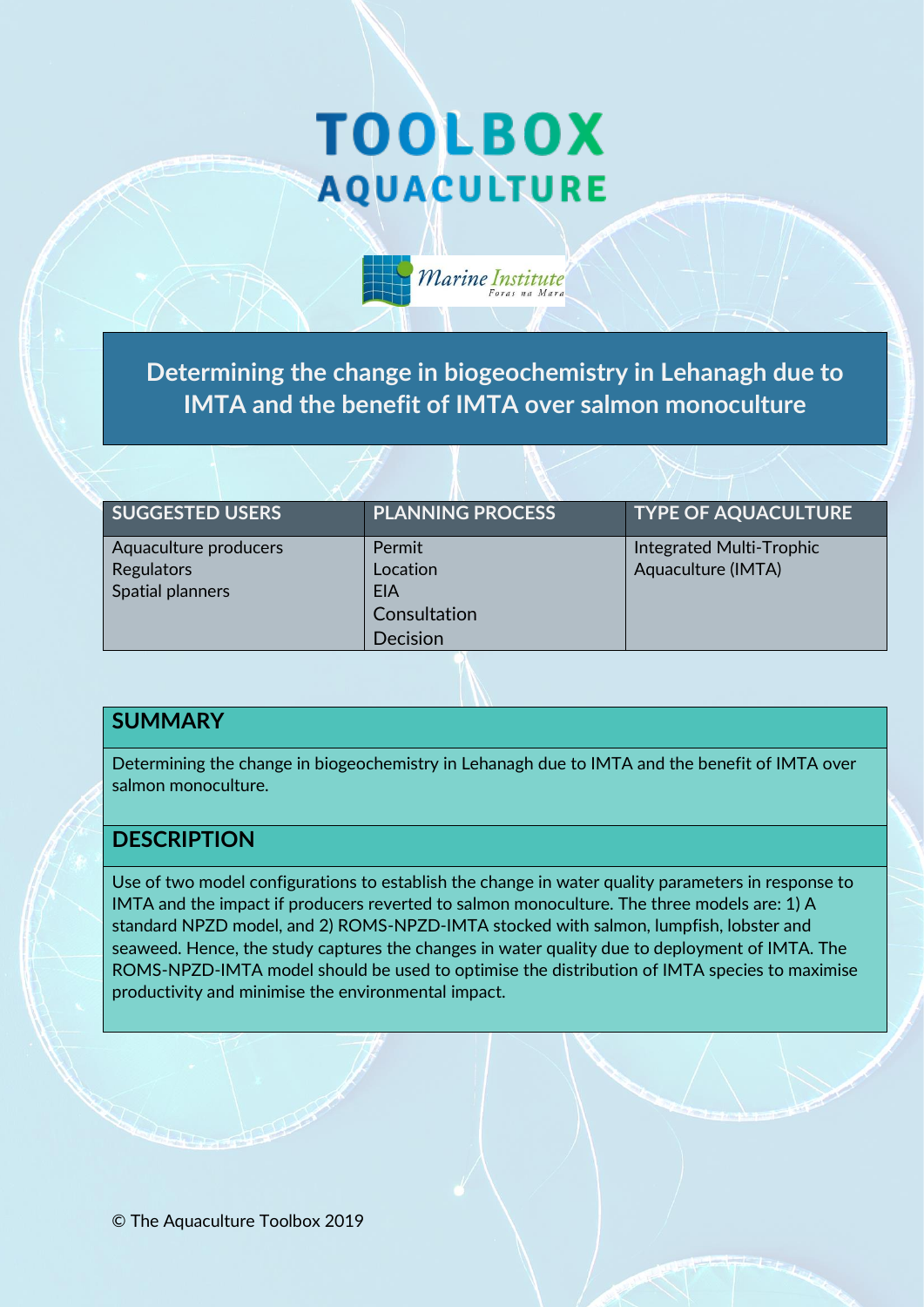## **THE ISSUE BEING ADDRESSED**

In the coastal environment, nitrogen is the limiting-nutrient for primary productivity. Deployment of monoculture aquaculture to the coastal environment leads to the addition of nitrogenous wastes to the water column and the benthos. Additional nitrogen has the potential to drive blooms if other conditions such as light are sufficient. Integrated multitrophic aquaculture (IMTA) has the potential to offset nitrogenous inputs to coastal waters via bioremediator species such as lobster and seaweed. While lobster operate as filter feeders, seaweed species remove inorganic nitrogen from the water column as it is excreted from fish and mineralised from the benthos. As both bioremediators can be harvested, IMTA mitigates the environmental impact whilst generating marketable products.

The ROMS-NPZD-IMTA model was used to explore the impact of an IMTA configuration on inorganic nitrogen, phytoplankton and chlorophyll a.

#### **THE APPROACH**

The ROMS-NPZD-IMTA model describes the growth of salmon, lumpfish, lobster and seaweed in response to finfish species receiving a sustenance diet of pellet aquaculture feed. The model resolves the mineralisation of wasted aquaculture feed and finfish faeces, as well as the ingestion of waste aquaculture feed by lobster. The model requires information on the species specific daily feed rate, food conversion ratio, mortality rate, feed wastage, faecal excretion, fraction of feed that is respired into the water column, and the N and C content of aquaculture pellets. The NPZD module requires initial grids throughout the model domain for nitrate, ammonia, chlorophyll a and phytoplankton. The IMTA module requires an initial grid specifying the location (lat, lon) and depths at which different species are located.

## **THE RESULTS**

The model was used to explore the outcome of the following scenario for a seven week simulation:

- Initial salmon stocking: 7000 salmon @ 105g weight each, distributed throughout the 14m depth of the net-pen
- Initial lumpfish stocking: 500 lumpfish @25g weight each, within the upper 2m of the net-pen
- Initial lobster stocking: 200 lobster @ 0.75g weight each, distributed between 6 and 10m deep in the net-pen
- Initial Ulva weight of 5g distributed between 3-6m deep in the net-pen
- Fish were fed at a constant rate throughout the day, with wastage of feed ascribed as 3% to reflect a lean operation.

A baseline NPZD scenario was run to establish a baseline for comparison. As a result of IMTA deployment:

- There was a decrease in NH4 of 10-15%
- There was an increase in NO3 by 40-60%
- There was an increase in chlorophyll a and phytoplankton by 20-30%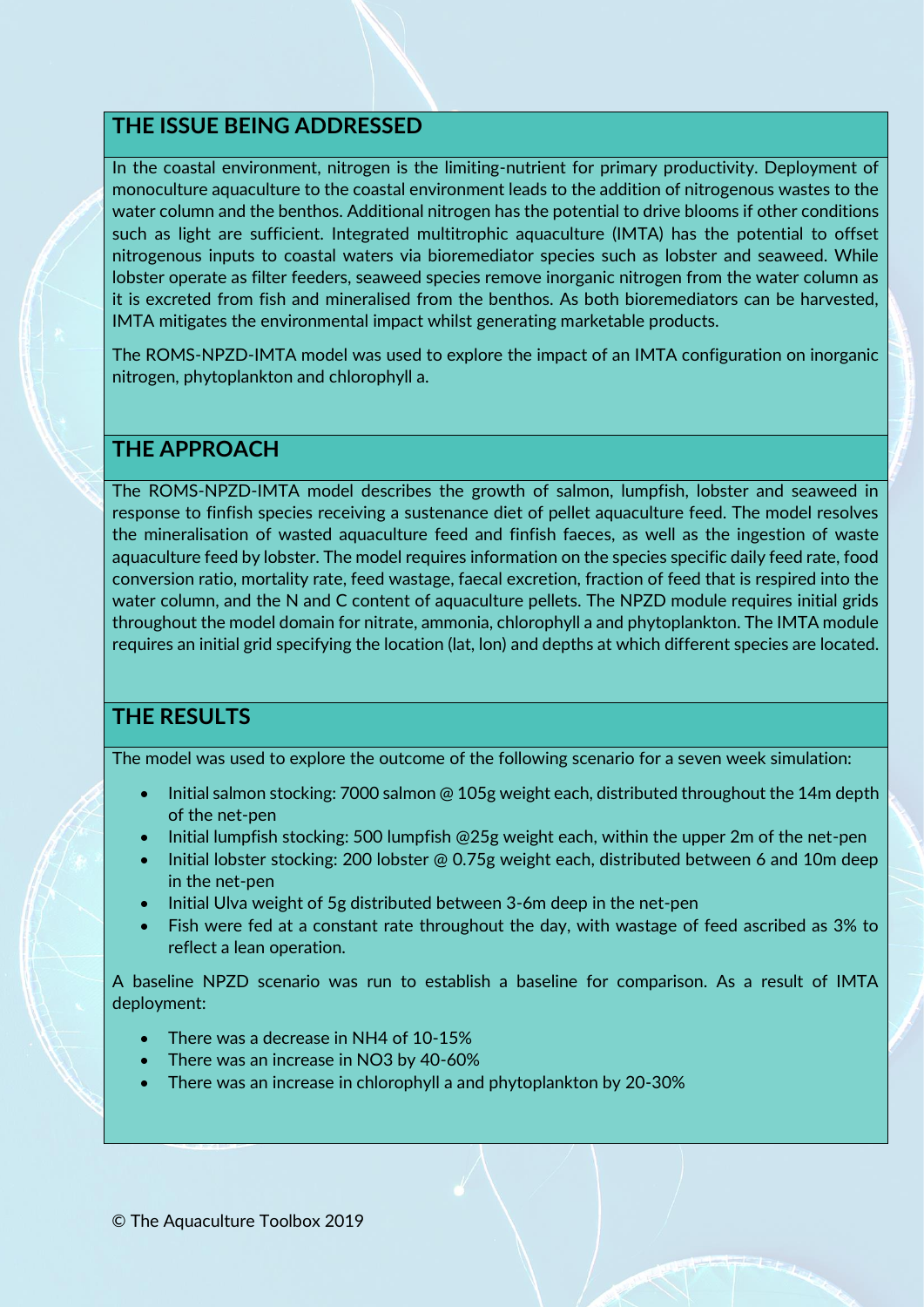The model may be used to explore an ensemble of IMTA configurations to determine the stocking rate of lobster and seaweed which would most closely resemble the natural concentrations in the water column.

## **THE BROADER APPLICABILITY**

The model can be used to establish the potential yield of seaweed where finfish monoculture currently exists. Where an aquaculture industry is seeking to expand operations, bioremediators may add economic value to the expansion and assist with licence compliance.



# **SWOT ANALYSIS**

| <b>STRENGTHS</b>     | The model will provide an insight into what aspect would be greatest impacted<br>by the IMTA deployment.                                                                                                           |
|----------------------|--------------------------------------------------------------------------------------------------------------------------------------------------------------------------------------------------------------------|
| <b>WEAKNESSES</b>    | Benthic mineralisation of faeces and wasted feed is simplified.                                                                                                                                                    |
| <b>OPPORTUNITIES</b> | The model can be used to determine the optimum deployment which mitigates<br>the impact on the water column.                                                                                                       |
| <b>THREATS</b>       | The model requires input parameters which reflect the intake, metabolism and<br>excretions of the species as they were deployed; generic parameters from<br>literature may not capture site-specific interactions. |